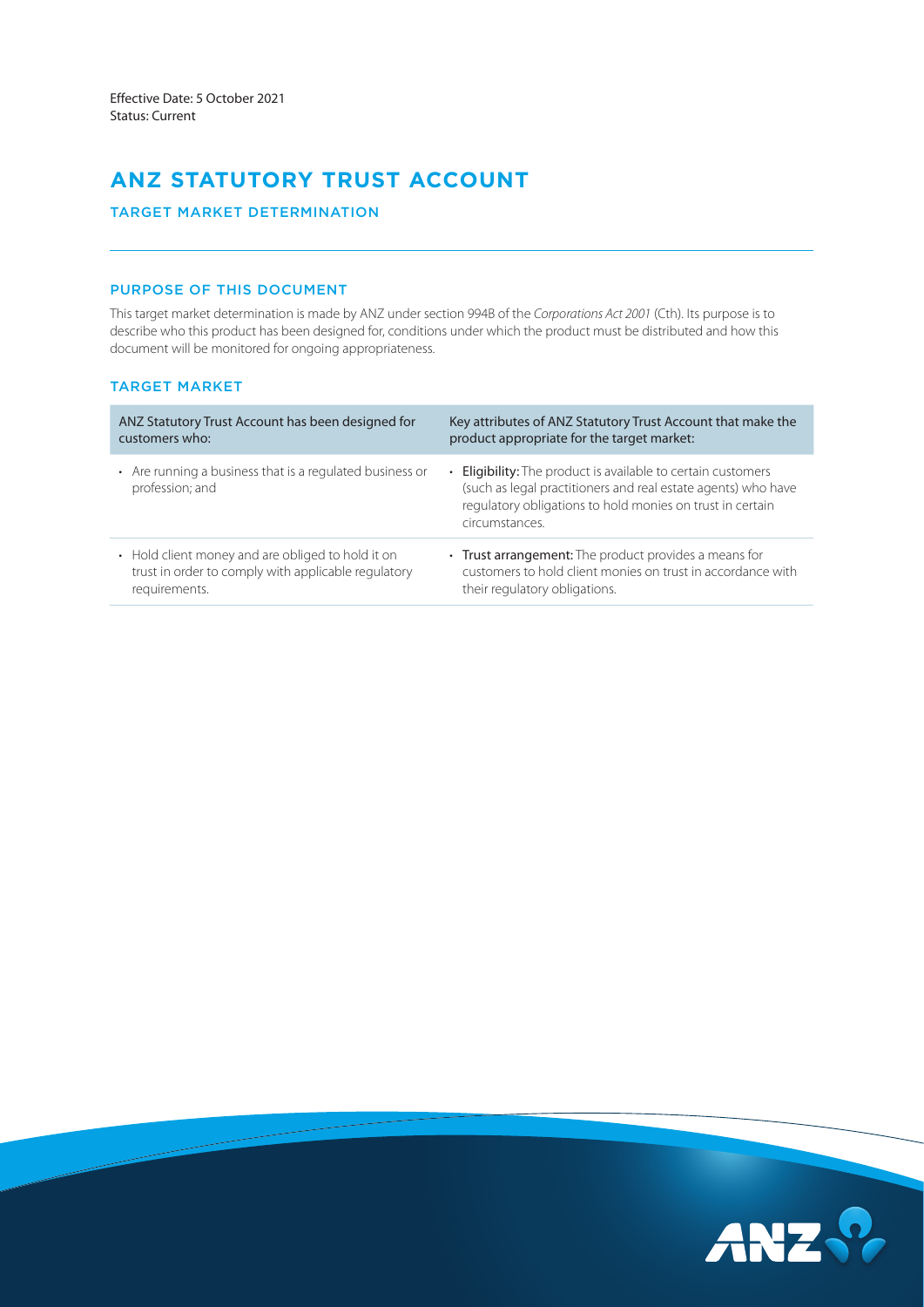# DISTRIBUTION CONDITIONS

ANZ applies the following conditions and restrictions to the distribution of ANZ Statutory Trust Account so that the product is likely to be provided to customers in the target market.

|                             | Condition                                                                                                                                                                                                                                                                                                                                                                                                   | Why do we do this?                                                                                                                                                                                                                                                                                                                                                                                   |  |
|-----------------------------|-------------------------------------------------------------------------------------------------------------------------------------------------------------------------------------------------------------------------------------------------------------------------------------------------------------------------------------------------------------------------------------------------------------|------------------------------------------------------------------------------------------------------------------------------------------------------------------------------------------------------------------------------------------------------------------------------------------------------------------------------------------------------------------------------------------------------|--|
| Channel                     | ANZ Statutory Trust Account can only be provided to<br>customers through the following channels:<br>• ANZ Commercial:<br>• ANZ National Business Centre;<br>• ANZ Branches: and<br>• ANZ Private Bank.<br>ANZ Statutory Trust Account cannot be distributed by third<br>parties. Brokers may refer customers to ANZ, however only<br>authorised ANZ staff may decide to issue the product to a<br>customer. | So that ANZ only considers providing<br>ANZ Statutory Trust Account if the<br>customer's application is received<br>through channels that are subject to<br>appropriate conditions, controls and/or<br>monitoring by ANZ.                                                                                                                                                                            |  |
| Training &<br>Accreditation | ANZ Statutory Trust Account can only be provided to<br>customers by ANZ directly or through the following<br>persons:<br>• Authorised ANZ staff who are accredited and trained.                                                                                                                                                                                                                             | So that:<br>• checks are conducted on matters like<br>qualifications and past conduct for<br>ANZ staff involved in the distribution of<br>ANZ products; and<br>• ANZ staff responsible for providing<br>products understand the distribution<br>process they are required to comply<br>with when distributing ANZ products,<br>as well as the legislative framework<br>relevant to their activities. |  |
| Process                     | ANZ Statutory Trust Account can only be provided to<br>customers by following ANZ's customer application and<br>product selection process, including making relevant<br>enquiries into the customer's product needs.                                                                                                                                                                                        | So that enquiries are made to determine<br>whether the product meets the likely<br>needs, financial situation and objectives<br>of the customer.                                                                                                                                                                                                                                                     |  |